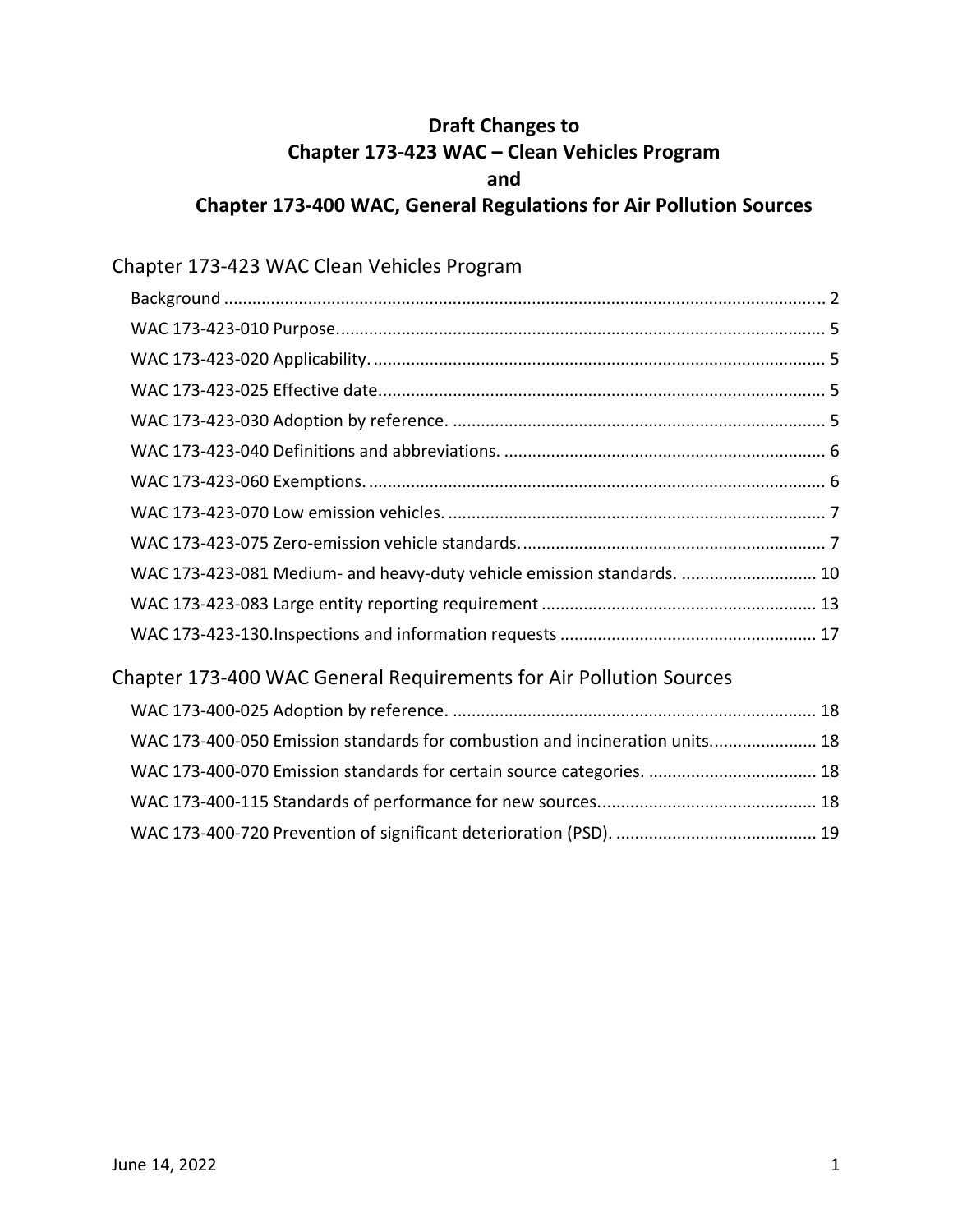# Chapter 173‐423 WAC – Clean Vehicles Program

#### **Background**

 Section 177 of the Clean Air Act authorizes other states to choose to adopt California's standards instead of federal requirements. A state that adopts California's standards must provide two years advance notice before the start of a model year. A model year can start as early as January 1 of each year. Therefore, Washington's adoption of the Advanced Clean Cars II, Low NOx Omnibus Rules and Phase 2 Greenhouse Gas Rule will apply to model year 2026 vehicles.

| <b>Action</b>                             | Calendar year | Model year |
|-------------------------------------------|---------------|------------|
| Adopt rules in 2022                       | 2022          | 2023       |
| Advance notice - First calendar year      | Jan 1, 2023   | 2024       |
| Advance notice - Second calendar year     | Jan 1, 2024   | 2025       |
| Implementation date/applicable model year | Jan 1, 2025   | 2026       |

#### **Advanced Clean Cars II**

- Amends 18 sections: 1900, 1961.2, 1961.3, 1962.2, 1962.3, 1965, 1968.2, 1969, 1976, 1978, 2037, 2038, 2112, 2139, 2140, 2147, 2317, and 2903
- Adds 6 sections: 1961.4, 1962.4, 1962.5, 1962.6, 1962.7, and 1962.8

 California's proposed rules include amendments to existing rules to ensure internal consistency and maintain existing requirements. These primarily consist of updates to cross‐references and definitions. The following 14 sections of Title 13 of the California Code of Regulations are in this category:

- 1900, Definitions
- 1961.2, Exhaust Emission Standards and Test Procedures ‐ 2015 and Subsequent Model Passenger Cars, Light‐Duty Trucks, and Medium‐Duty Vehicles
- 1961.3, Greenhouse Gas Exhaust Emission Standards and Test Procedures ‐ 2017 and Subsequent Model Passenger Cars, Light‐Duty Trucks, and Medium‐Duty Passenger Vehicles
- 1962.2, Zero-Emission Vehicle Standards for 2018 and Subsequent Model Year Passenger Cars, Light‐Duty Trucks, and Medium‐Duty Vehicles
- 1965, Emission Control, Smog Index, and Environmental Performance Labels ‐ 1979 and Subsequent Model‐Year Motor Vehicles, to amend label requirements
- 1969, Motor Vehicle Service Information 1994 and Subsequent Model Passenger Cars, Light‐Duty Trucks, and Medium‐Duty Engines and Vehicles, and 2007 and Subsequent Model Heavy‐Duty Engines
- 1978, Standards and Test Procedures for Vehicle Refueling Emissions
- 2037, Defects Warranty Requirements for 1990 and Subsequent Model Passenger Cars, Light‐Duty Trucks, Medium‐Duty Vehicles, and Motor Vehicle Engines Used in Such Vehicles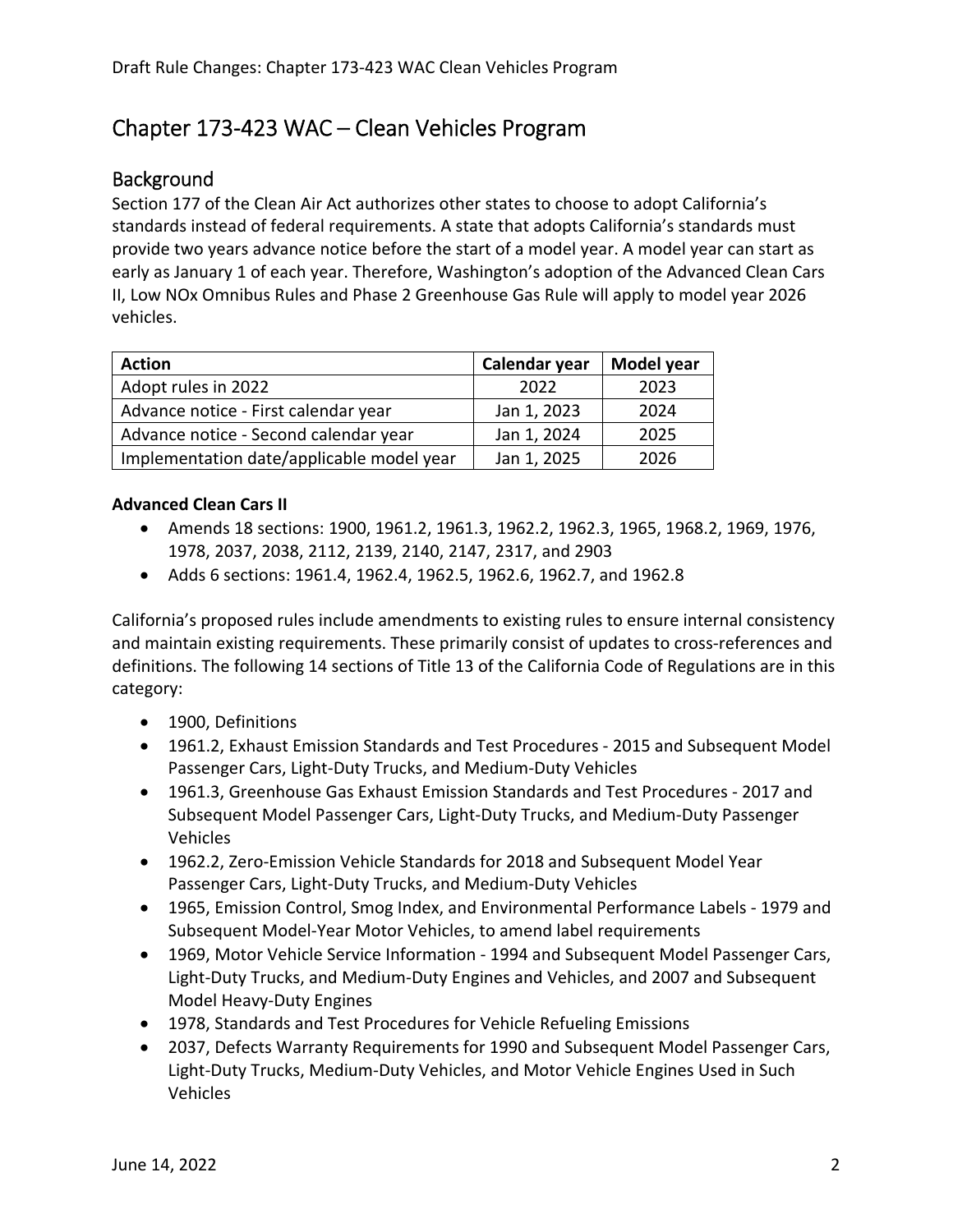- 2038, Performance Warranty Requirements for 1990 and Subsequent Model Passenger Cars, Light‐Duty Trucks, and Medium‐Duty Vehicles, and Motor Vehicle Engines Used in Such Vehicles.
- 2112, Definitions, for in-use vehicles and recalls
- 2139, Testing
- 2147, Demonstration of Compliance with Emission Standards
- 2317, Satisfaction of Designated Clean Fuel Requirements with a Substitute Fuel
- 2903, Definitions

#### Test procedures: Amends

- Appendix B-1: California 2015 through 2025 Model Criteria Pollutant Exhaust Emission Standards and Test Procedures and 2017 and Subsequent Model Greenhouse Gas Exhaust Emission Standards and Test Procedures for Passenger Cars, Light‐Duty Trucks, and Medium‐Duty Vehicles (Section 1961.2(d) incorporates by reference)
- Appendix B-2: California 2026 and Subsequent Model Criteria Pollutant Exhaust Emission Standards and Test Procedures for Passenger Cars, Light‐Duty Trucks, and Medium‐Duty Vehicles (Section 1961.4(f) incorporates by reference)
- Appendix B-3: California Evaporative Emission Standards and Test Procedures for 2001 through 2025 Model Passenger Cars, Light‐Duty Trucks, Medium‐Duty Vehicles, and Heavy‐Duty Vehicles and 2001 and Subsequent Motorcycles (Section 1976(c) incorporates by reference)
- Appendix B‐4: California Evaporative Emission Standards and Test Procedures for 2026 and Subsequent Model Year Passenger Cars, Light‐Duty Trucks, Medium‐Duty Vehicles, and Heavy‐Duty Vehicles (Section 1978(b) incorporates by reference)
- Appendix B-5: California Refueling Emission Standards and Test Procedures for 2001 and Subsequent Model Motor Vehicles (Section 1978(b) incorporates by reference)
- Appendix B-6: California Non-Methane Organic Gas Test Procedures for 2017 and Subsequent Model Year Vehicles
- Appendix B-7: California Test Procedures for Evaluating Substitute Fuels and New Clean Fuels in 2015 and Subsequent Years
- Appendix B-8: California Exhaust Emission Standards and Test Procedures for 2018 through 2025 Model Zero‐Emission Vehicles and Hybrid Electric Vehicles, in the Passenger Car, Light‐Duty Truck and Medium‐Duty Vehicle Classes
- Appendix B-9: California Test Procedures for 2026 and Subsequent Model Year Zero- Emission Vehicles and Plug‐In Hybrid Electric Vehicles, in the Passenger Car, Light‐Duty Truck and Medium‐Duty Vehicle Classes

#### Low NOx Omnibus Rules

Title 13

 Amends sections 1900, 1956.8, 1961.2, 1965, 1968.2, 1971.1, 1971.5, 2035, 2036, 2111, 2112, 2113, 2114, 2115, 2116, 2117, 2118, 2119, 2121, 2123, 2125, 2126, 2127, 2128, 2148, 2149, 2423, and 2485 2129, 2130, 2131, 2133, 2137, 2139, 2140, 2141, 2142, 2143, 2144, 2145, 2146, 2147,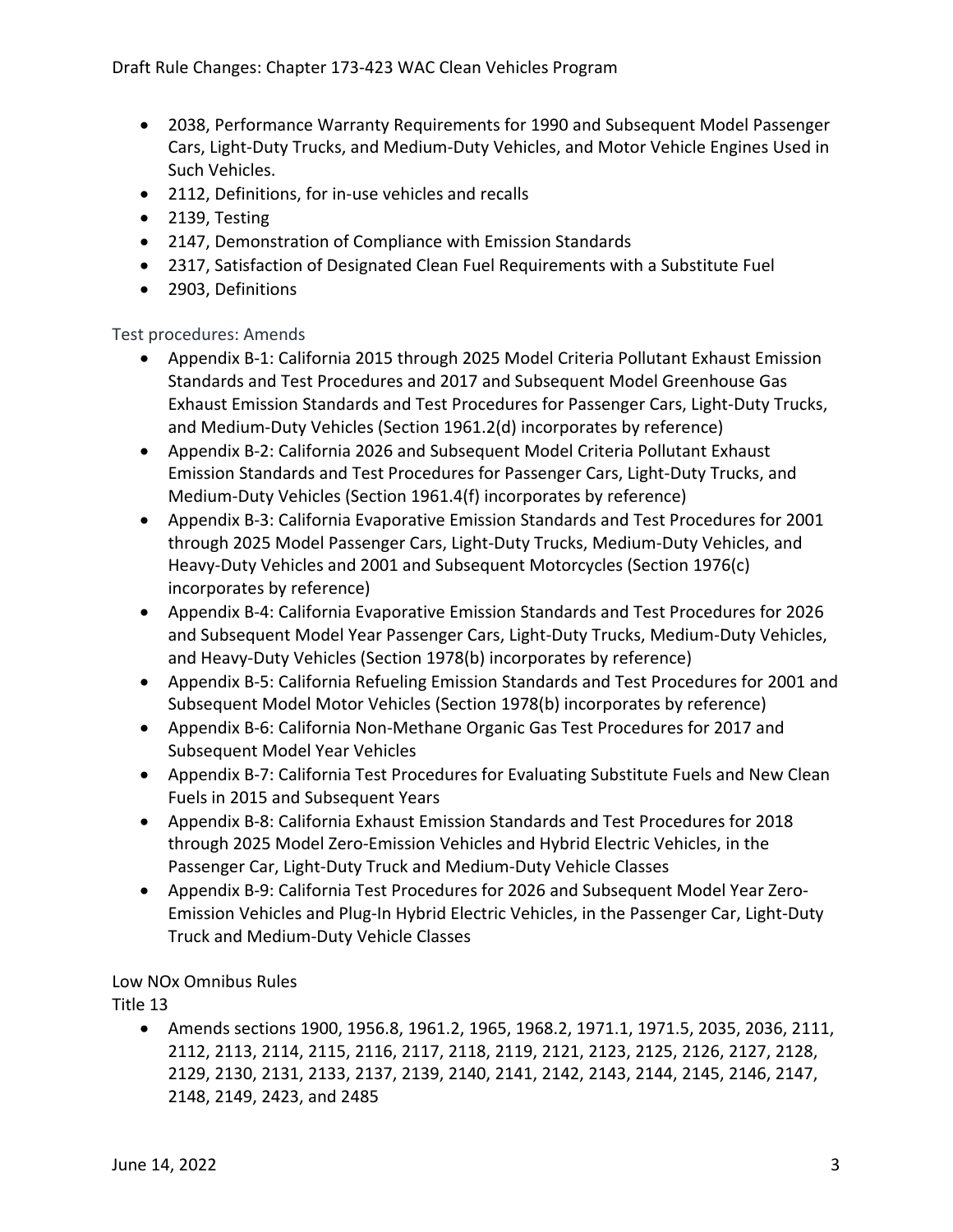Adopts sections 2139.5, 2166, 2166.1, 2167, 2168, 2169, 2169.1, 2169.2, 2169.3, 2169.4, 2169.5, 2169.6, 2169.7, 2169.8, and 2170

Title 17

Amends sections 95662 and 95663

 Phase 2 GHG Regulations and Tractor‐Trailer GHG Regulations Title 13

Amends Sections 1956.8, 1961.2, 1965, 2036, 2037, 2065, 2112, and 2141

Title 17

 95662, and 95663 Amends Sections 95300, 95301, 95302, 95303, 95304, 95305, 95306, 95307, 95311,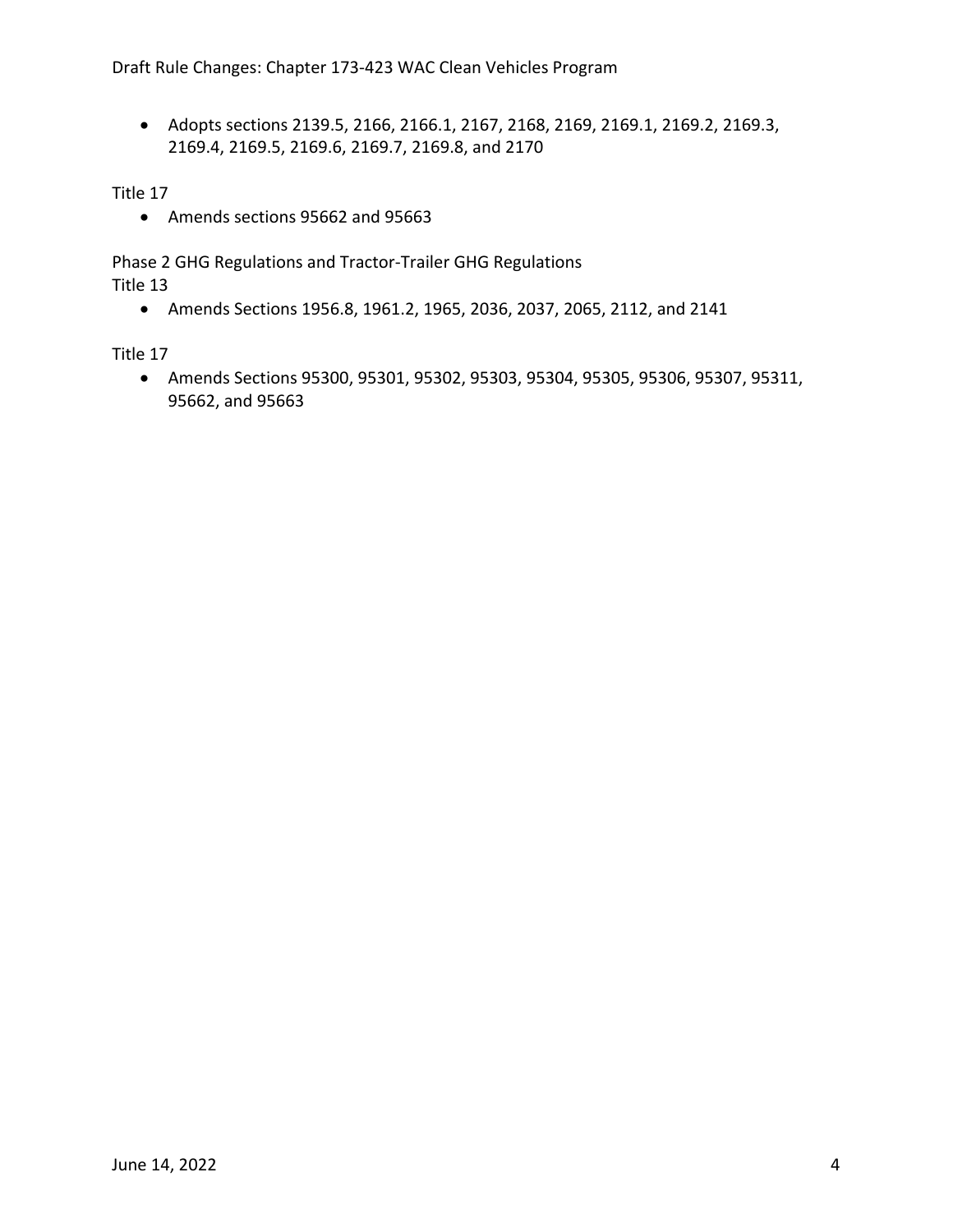#### WAC 173‐423‐010 Purpose.

#### WAC 173-423-020 Applicability.

#### WAC 173‐423‐025 Effective date.

#### WAC 173‐423‐030 Adoption by reference.

- (1) This chapter adopts by reference California Code of Regulations, in the following titles:
	- (a) Title 13, sections 1900, 1956.8 (g) and (h), 1960.1, 1961, 1961.1 to 1961.3, 1961.4, 1962.2 to , 1962.3, 1962.8, 1963, 1963.1 to 1963.5, 1965, 1968.2, 1968.5, 1969, 1971.1, 1971.5, 1976, 1978, 2035 to 2040, 2046, 2109, 2111 to 2120, 2122 to 2133, 2135, 2137, 21412139 to 2149, 2166, 2166.1, 2167, 2168, 2169, 2169.1 to 2169.8, 2170, 2235, 2423, 2485, and Appendix A to Article 2.1 in -section 2112
	- (b) Exception to adopting title 13 by reference. The following sections are not adopted by reference: (i) Section 1956.8 (a)(2)(F); and (ii) Section 1962.4 (e)(2)(A)3.a.i and ii; and
	- (c) Title 17, sections 95300 to 95307, 95311, and 95660 to 95663.
- (2) Adoption or adoption by reference means the rule applies as if it was copied into this rule. California Code of Regulations mentioned in this rule are adopted as they exist on June 22, 2021August 24, 2022, or the adoption date in WAC **173‐400‐025**(1), whichever is later.
- (3) Copies of the relevant sections of California Code of Regulations adopted by reference in this chapter are available on Ecology's website or by contacting: Washington State Department of Ecology Air Quality Program 300 Desmond Drive Lacey, WA 98503 360‐407‐6800
- (4) For purposes of applying the adopted sections of California Code of Regulations in Washington, unless the context requires otherwise:
	- (a) "California" means "Washington";
	- (b) "CARB," "ARB," or "air resources board" means "Ecology"; and
	- (c) "Executive officer" means "Ecology."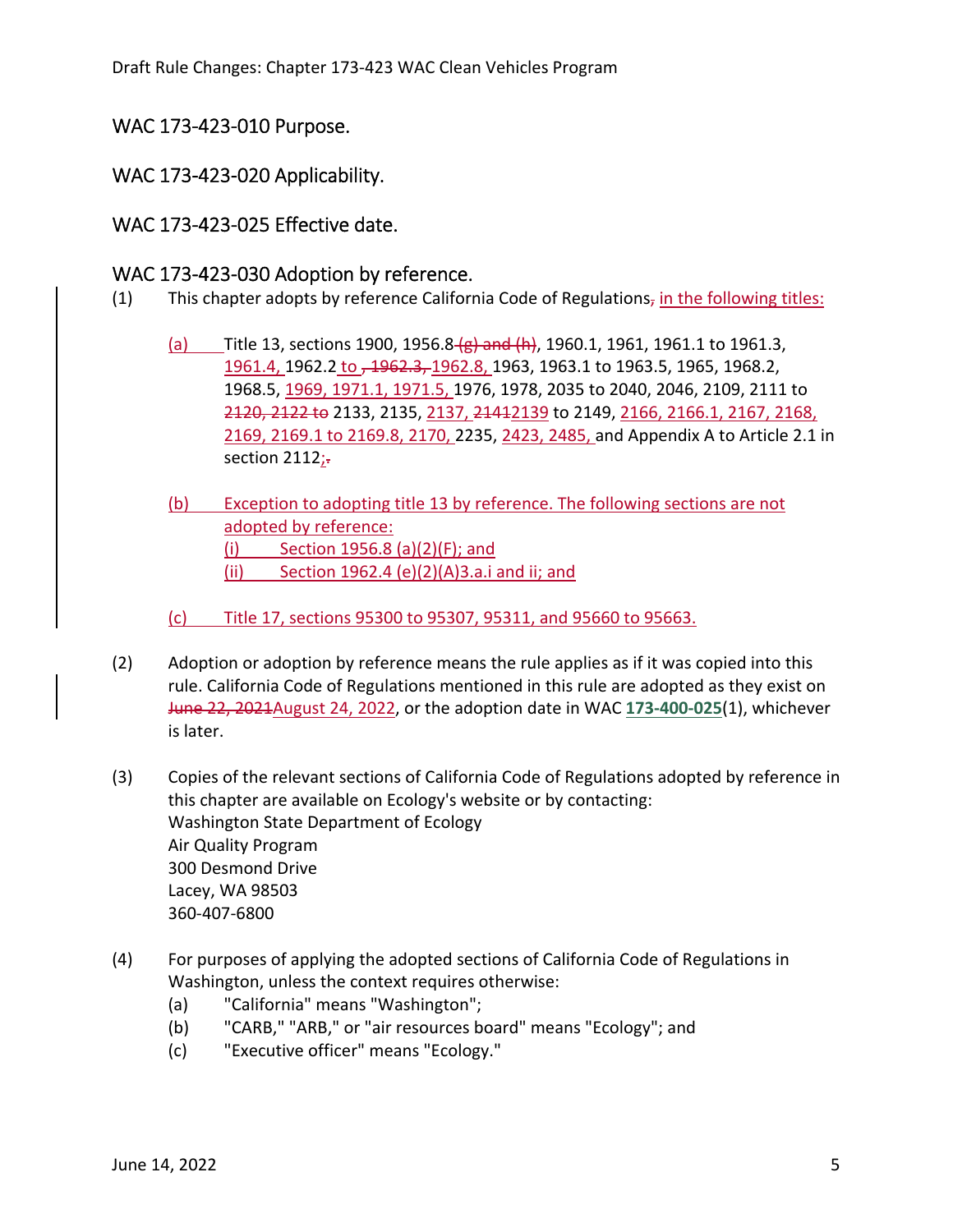# WAC 173‐423‐040 Definitions and abbreviations.

 The following definitions apply to the administration of this chapter. Any term that is not defined in this section must be as defined or described in California Code of Regulations, Title 13, section 1900 or 1963, <u>or Title 17 section 95662, a</u>s applicable. Definitions in California Code of Regulations, Title 13, section 1900 or 1963<u>, or Title 17, section 95662</u> will prevail if any discrepancy arises.

(1) "Authorized emergency vehicle" is defined in RCW 46.04.040.

- $\frac{1}{2}$ (2) "Ecology" means the department of Ecology.
- $\frac{1}{2}(2)(3)$  "Gross vehicle weight rating" or "GVWR" is the value specified by the manufacturer as the maximum design loaded weight of a single vehicle.
- (3)(4) "Light-duty truck" is defined as provided in California Code of Regulations, Title 13, section 1900.
- (4)(5) "Medium‐duty passenger vehicle" is defined as provided in California Code of Regulations, Title 13, section 1900.
- (5)(6) "Medium‐duty vehicle" is defined as provided in California Code of Regulations, Title 13, section 1900.
- (6)(7) "Model year": Means the manufacturer's annual production period that includes January 1st of a calendar year, or if the manufacturer has no annual production period, the calendar year. The model year for a motor vehicle manufactured in two or more stages is the model year in which the chassis is completed, except for a vehicle subject to California Code of Regulations, Title 13, sections 1963 through 1963.5 (Advanced Clean Trucks): Is defined as provided in California Code of Regulations, Title 13, section 1963(c).
- <del>(7)</del>(8) \_ "Manufacturer" means an independent low volume manufacturer, intermediate volume manufacturer, large volume manufacturer, or a small volume manufacturer defined as provided in California Code of Regulations, Title 13, section 1900.
- (9) Passenger car" is defined as provided in California Code of Regulations, Title 13, section 1900.
- (8)(10) "Transit agency" is defined as provided in California Code of Regulations, Title 13, section 2023.
- <del>(9)</del>(11) "Zero-emission vehicle" or "ZEV" is defined as provided in California Code of Regulations, Title 13, section 1962.2(a).

## WAC 173‐423‐060 Exemptions.

The following vehicles are not subject to this chapter:

- (1) Military tactical vehicles;
- (2) Vehicles sold for registration and use out‐of‐state;
- (3) Previously registered vehicles where the mileage at the time of sale exceeds 7,500 miles, provided that for vehicle dealers, the mileage at the time of sales is determined by the odometer statement at the time the vehicle dealer acquired the vehicle;
- (4) Vehicles that are only available for rent to a final destination outside of Washington;
- (5) Vehicles purchased by a nonresident prior to establishing residency in Washington, regardless of the mileage on the vehicle;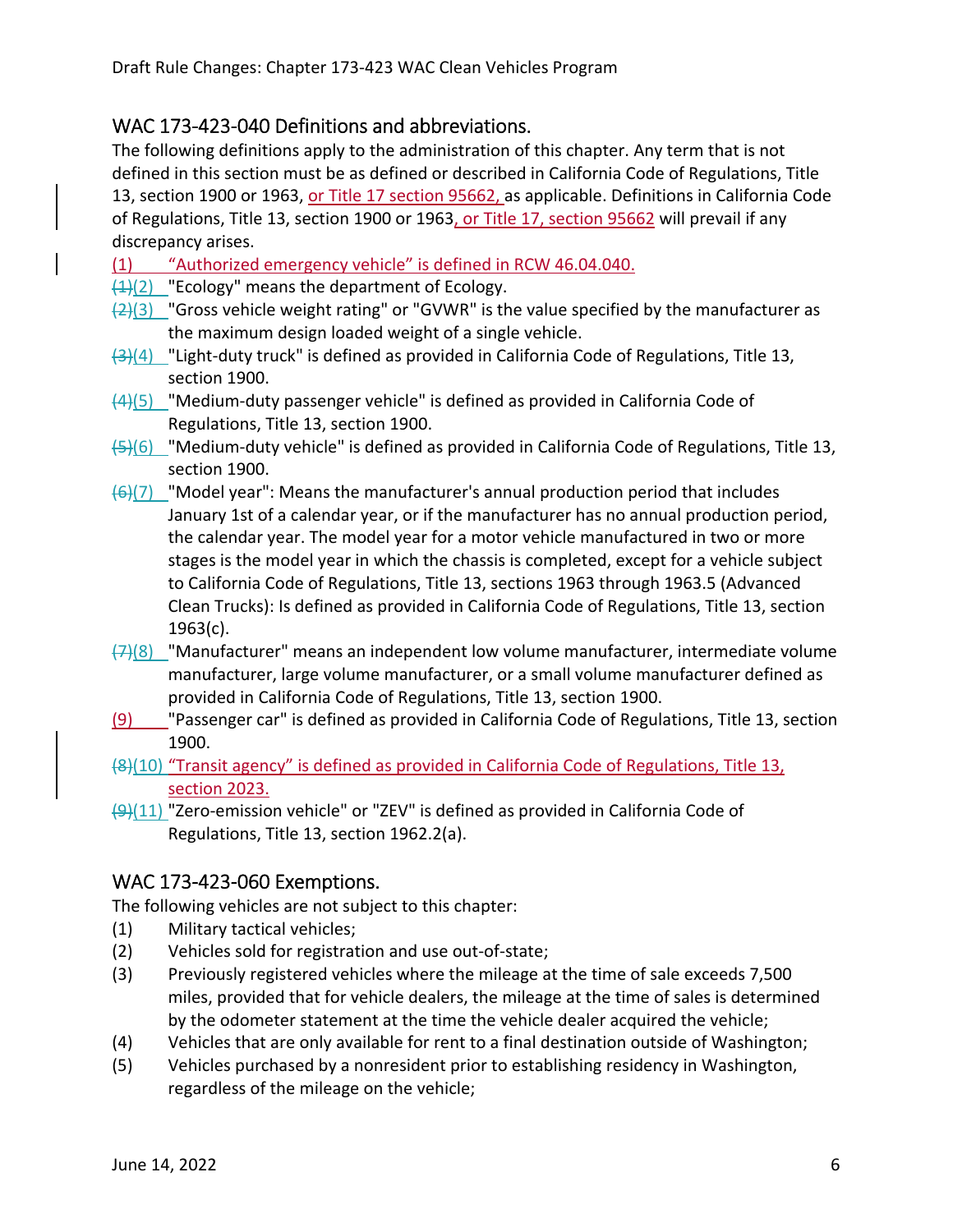- (6) Vehicles transferred by inheritance or as a result of divorce, dissolution or legal separation;
- (7) Motor vehicles purchased for use by a local police department, county sheriff, fire district, or the Washington state patrol; and
- (8) Motor vehicles acquired by a resident who is a member of the military stationed outside Washington pursuant to military orders.
- (9) The following vehicles are exempt from WAC 173‐423‐081:
	- (a) New diesel-fueled buses sold to a transit agency;
	- (b) Authorized emergency vehicles, as defined in RCW 46.04.040.

## WAC 173‐423‐070 Low emission vehicles.

- (1) **Requirement to meet California vehicle emission standards.** All vehicles subject to this chapter must be certified to the standards adopted by reference in WAC **173‐423‐030** to be registered, leased, rented, licensed, or sold for use in Washington:
	- (a) Starting with model year 2009: Passenger car, light‐duty truck, or medium‐duty passenger vehicle; and
	- (b) Starting with model year 2025: Medium‐duty vehicle.
- (2) Fleet average emissions ‐ Nonmethane organic gas (NMOG) plus oxides of nitrogen exhaust.
- (3) Fleet average emissions Greenhouse gas exhaust.
- (4) Manufacturer delivery reporting requirements.
- (5) Warranty requirements.

## WAC 173‐423‐075 Zero‐emission vehicle standards.

- (1) **Requirement to meet California vehicle emission standards ‐ Passenger cars, light‐duty trucks, and medium‐duty vehicles.**
	- (a) Applicability.
		- (i) Starting with model year 2025, a manufacturer's sales fleet of passenger cars, light‐duty trucks, and medium‐duty vehicles delivered for sale or lease in Washington must comply with California Code of Regulations, Title 13, sections 1962.2 and 1962.3, adopted by reference in WAC 173‐ 423-030<del>.</del>; and
		- (ii) Starting with model year 2026, a manufacturer's sales fleet of passenger cars, light‐duty trucks, and medium‐duty vehicles delivered for sale or lease in Washington must comply with the following sections of the California Code of Regulations, Title 13, adopted by reference in WAC (A) 1900. Definitions; 173‐423‐030: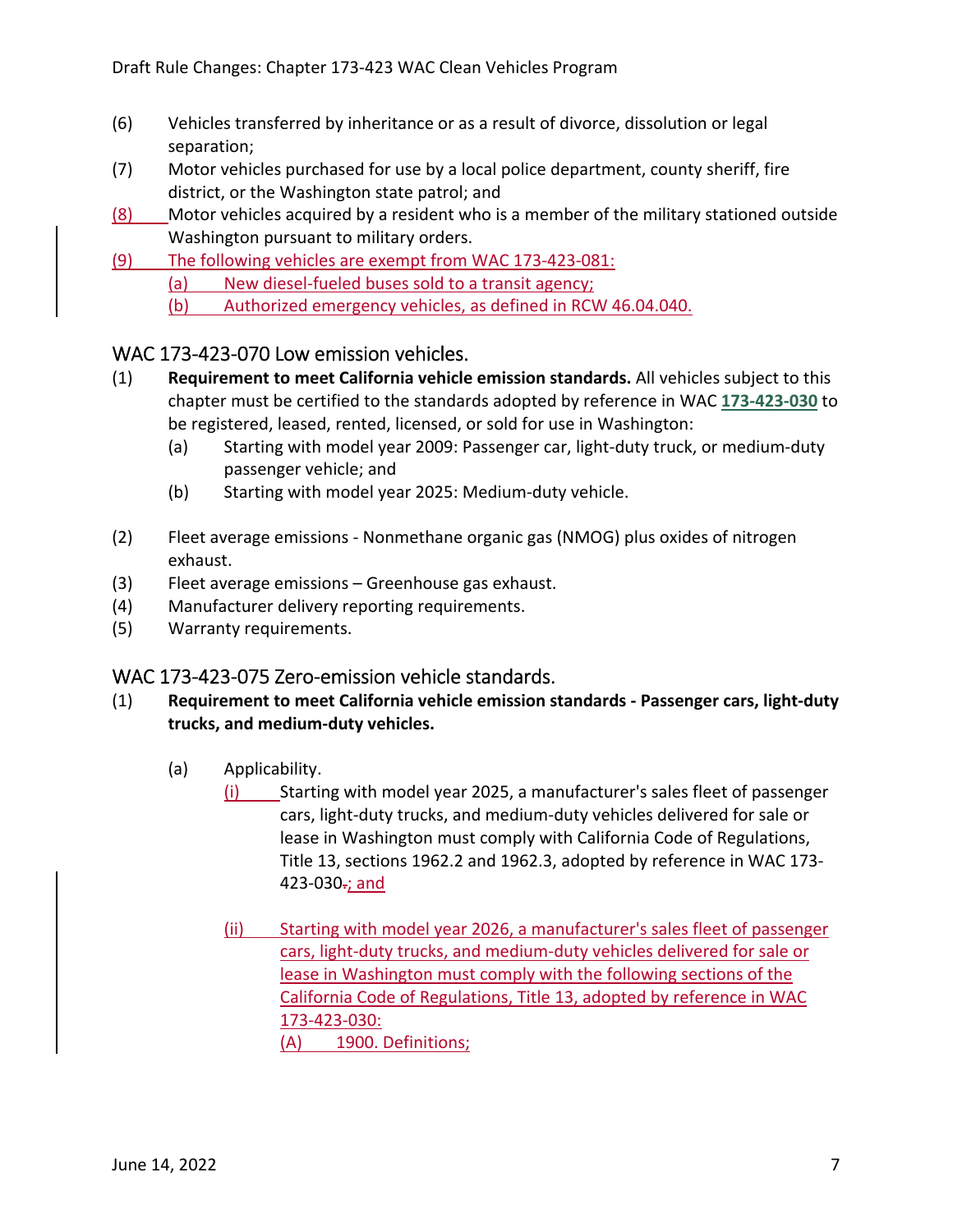| 1961.2. Exhaust Emission Standards and Test Procedures - 2015     |
|-------------------------------------------------------------------|
| through 2025 Model Year Passenger Cars, and Light-Duty Trucks,    |
| and 2015 through 2028 Model Year Medium-Duty Vehicles;            |
| 1961.3. Greenhouse Gas Exhaust Emission Standards and Test        |
| Procedures - 2017 and Subsequent Model Passenger Cars, Light-     |
| Duty Trucks, and Medium-Duty Passenger Vehicles;                  |
| 1961.4. Exhaust Emission Standards and Test Procedures - 2026     |
| and Subsequent Model Passenger Cars, Light-Duty Trucks, and       |
| <b>Medium-Duty Vehicles;</b>                                      |
| 1962.2. Zero-Emission Vehicle Standards for 2018 through 2025     |
| Model Year Passenger Cars, Light-Duty Trucks, and Medium-Duty     |
| Vehicles;                                                         |
| 1962.3. Electric Vehicle Charging Requirements;                   |
| 1962.4. Zero-Emission Vehicle Standards for 2026 and Subsequent   |
| <b>Model Year Passenger Cars and Light-Duty Trucks;</b>           |
| 1962.5. Data Standardization Requirements for 2026 and            |
| Subsequent Model Year Light-Duty Zero Emission Vehicles and       |
| Plug-in Hybrid Electric Vehicles;                                 |
| 1962.6. Battery Labeling Requirements;                            |
| 1962.7. In-Use Compliance, Corrective Action and Recall Protocols |
| for Zero Emission for 2026 and Subsequent Model Year Passenger    |
| <b>Cars and Light-Duty Trucks;</b>                                |
| 1962.8. Warranty Requirements for Zero Emission and Batteries in  |
| Plug-in Hybrid Electric 2026 and Subsequent Model Year            |
| Passenger Cars and Light-Duty Trucks;                             |
| 1965. Emission Control, Smog Index, and Environmental             |
| Performance Labels - 1979 and Subsequent Model-Year Motor         |
| Vehicles;                                                         |
| 1968.2. Malfunction and Diagnostic System Requirements - 2004     |
| and Subsequent Model Year Passenger Cars, Light Duty Trucks,      |
| and Medium Duty Vehicles and Engines;                             |
| 1969. Motor Vehicle Service Information 1994 and Subsequent       |
| Model Passenger Cars, Light-Duty Trucks, and Medium-Duty          |
| Engines and Vehicles, and 2007 and Subsequent Model Heavy-        |
| <b>Duty Engines;</b>                                              |
| 1976. Standards and Test Procedures for Motor Vehicle Fuel        |
| <b>Evaporative Emissions;</b>                                     |
| 1978. Standards and Test Procedures for Vehicle Refueling         |
| <b>Emissions;</b>                                                 |
| 2037. Defects Warranty Requirements for 1990 and Subsequent       |
| Model Passenger Cars, Light-Duty Trucks, Medium-Duty Vehicles,    |
| and Motor Vehicle Engines Used in Such Vehicles;                  |
| 2038. Performance Warranty Requirements for 1990 and              |
| <b>Subsequent Model Passenger Cars, Light-Duty Trucks, and</b>    |
|                                                                   |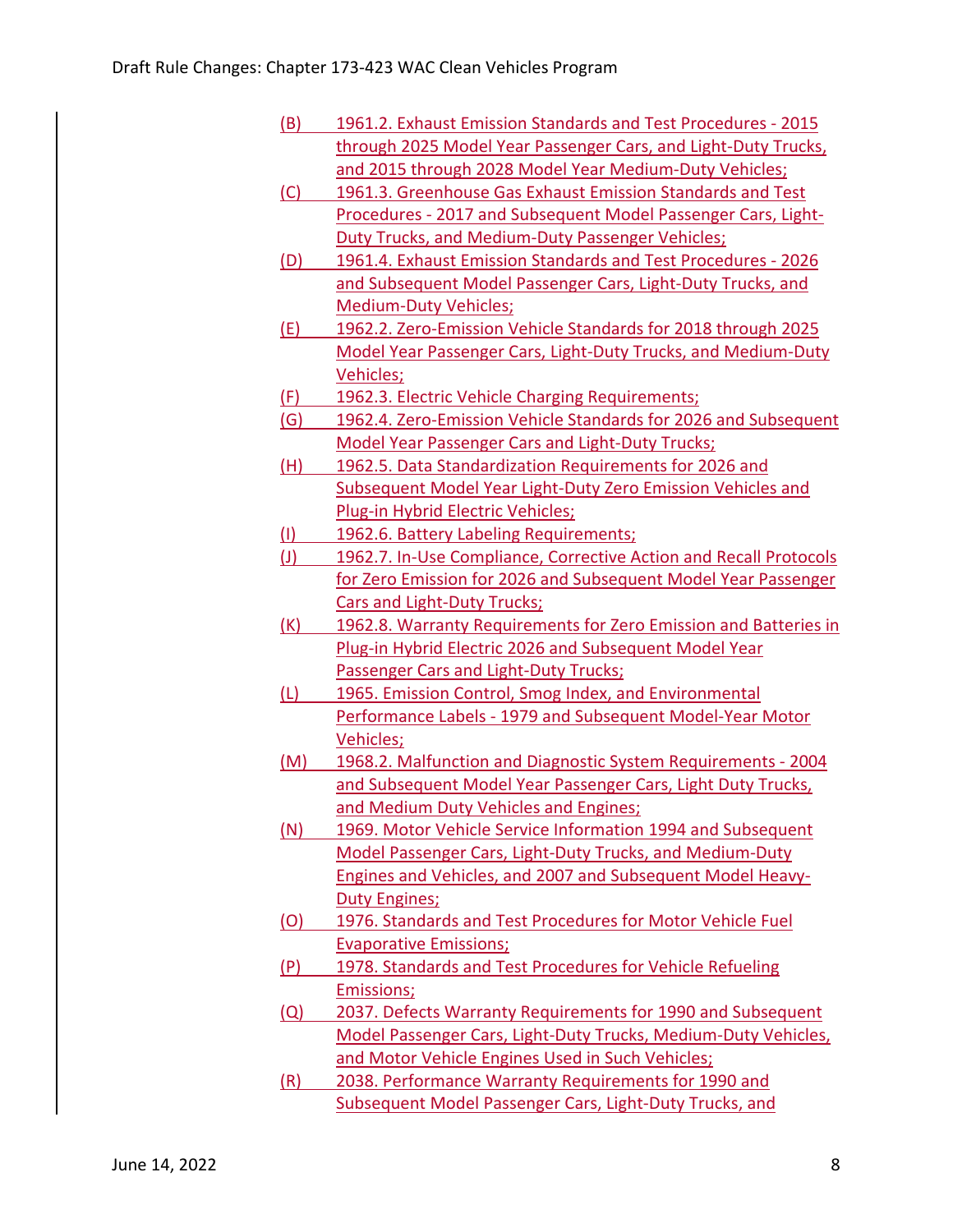Medium‐Duty Vehicles, and Motor Vehicle Engines Used in Such Vehicles;

- (S) 2112. Definitions;
- (T) 2139. Testing;
- (U) 2140. Notification and Use of Test Results;
- (V) 2147. Demonstration of Compliance with Emission Standards;
- (W) 2317. Satisfaction of Designated Clean Fuel Requirements with a Substitute Fuel; and
- (X) 2903. Definitions.
- (b) Reporting requirements. Beginning with model year 2025, a manufacturer must submit a report to Ecology for each on‐road vehicle produced and delivered for sale in Washington for each model year as required by California Code of Regulations, Title 13, section 1962.3.
- (c) \_\_\_\_\_ ZEV credits.
	- (i) ZEV credits may only be earned by model year 2025 and subsequent vehiclesfor ZEV sales of model year 2023, 2024 and 2025 vehicles, as allowed by California Code of Regulations, Title 13, sections 1962.2 and 1962.3 (Advanced Clean Cars I). (ii) Say something about ACCII - ZEV values.
- (2) Requirement to meet California vehicle emission standards ‐ On‐road vehicles over 8,500 GVWR. (California advanced clean trucks regulation)
	- (a) Applicability. Starting with model year 2025, any manufacturer that certifies on‐ road vehicles over 8,500 pounds GVWR for sale or lease in Washington must comply with California Code of Regulations, Title 13, sections 1963 through 1963.5, adopted by reference in WAC 173-423-030<u>:</u>.
		- (i) Section 1963. Advanced Clean Trucks Purpose, Applicability, Definitions, and General Requirements;
		- (ii) Section 1963.1. Advanced Clean Trucks Deficits;
		- (iii) Section 1963.2. Advanced Clean Trucks Credit Generation, Banking, and Trading;
		- (iv) Section 1963.3. Advanced Clean Trucks Compliance Determination;
		- (v) Section 1963.4. Advanced Clean Trucks Reporting and Recordkeeping; and
		- (vi) Section 1963.5. Advanced Clean Trucks Enforcement.
	- (b) Reporting requirements. Beginning with model year 2025, a manufacturer must submit a report to Ecology for each on‐road vehicle produced and delivered for sale in Washington for each model year as required by California Code of Regulations, Title 13, section 1963.4.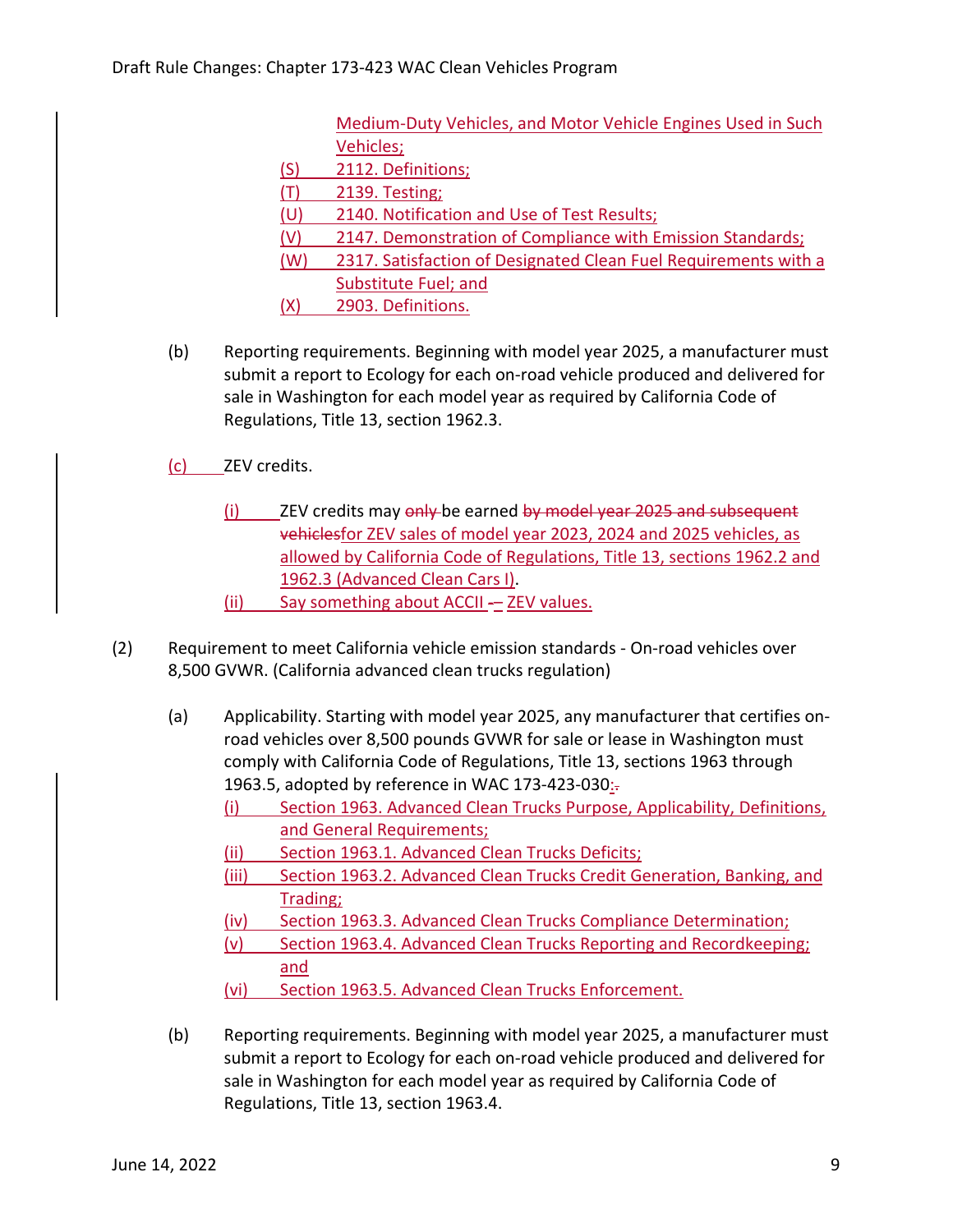# WAC 173‐423‐081 Medium‐ and heavy‐duty vehicle emission standards.

- (1) Requirements to meet California vehicle emission standards. These standards establish criteria and procedures for the manufacture, testing, distribution and sale of new on‐ highway medium- and heavy-duty trucks and engines in Washington as adopted by reference in WAC 173‐423‐030.
- (2) Applicability
	- (a) Starting with model year 2026, on‐highway heavy‐duty engines, trucks and trailers delivered for sale or sold in Washington, except at provided in WAC 173‐ 423‐060, must comply with California Code of Regulations, Titles 13 and 17, adopted by reference in WAC 173‐423‐030.
	- (b) Requirement to meet vehicle emission standards, testing procedures, warranty, reporting, enforcement, recall and other California provisions adopted by reference.
		- (i) Starting with the 2026 engine model year and for each engine model year thereafter no person may deliver for sale, or sell, in Washington any new on-highway heavy-duty engine unless the engine is certified to the California emission standards as required under WAC 173‐423‐030, except as provided in WAC 173‐423‐060, Exemptions.
		- (ii) Each manufacturer of new 2026 and subsequent model year on‐highway medium- and heavy-duty engines and trucks and trailers must comply with each of the following applicable standards specified in California Code of Regulations, Title 13 adopted by reference in WAC 173‐423‐030:
			- (A) Section 1956.8(a) (f) and (i) Exhaust Emission Standards and Test Procedures – 1985 and Subsequent Model Heavy Duty Engines and Vehicles. Except that California Code of Regulations, Title 13, Section 1956.8(a)(2)(F) "Transit Agency Diesel‐Fueled Bus Engine Exemption Request" must be disregarded and is not incorporated by reference;
			- (B) Section 1971.1 On‐Board Diagnostic System Requirements 2010 and Subsequent Model‐Year Heavy‐Duty Engines;
			- (C) Section 2036 Defects Warranty Requirements for 1979 Through 1989 Model Passenger Cars, Light‐Duty Trucks, and Medium‐Duty Vehicles; 1979 and Subsequent Model Motorcycles and Heavy‐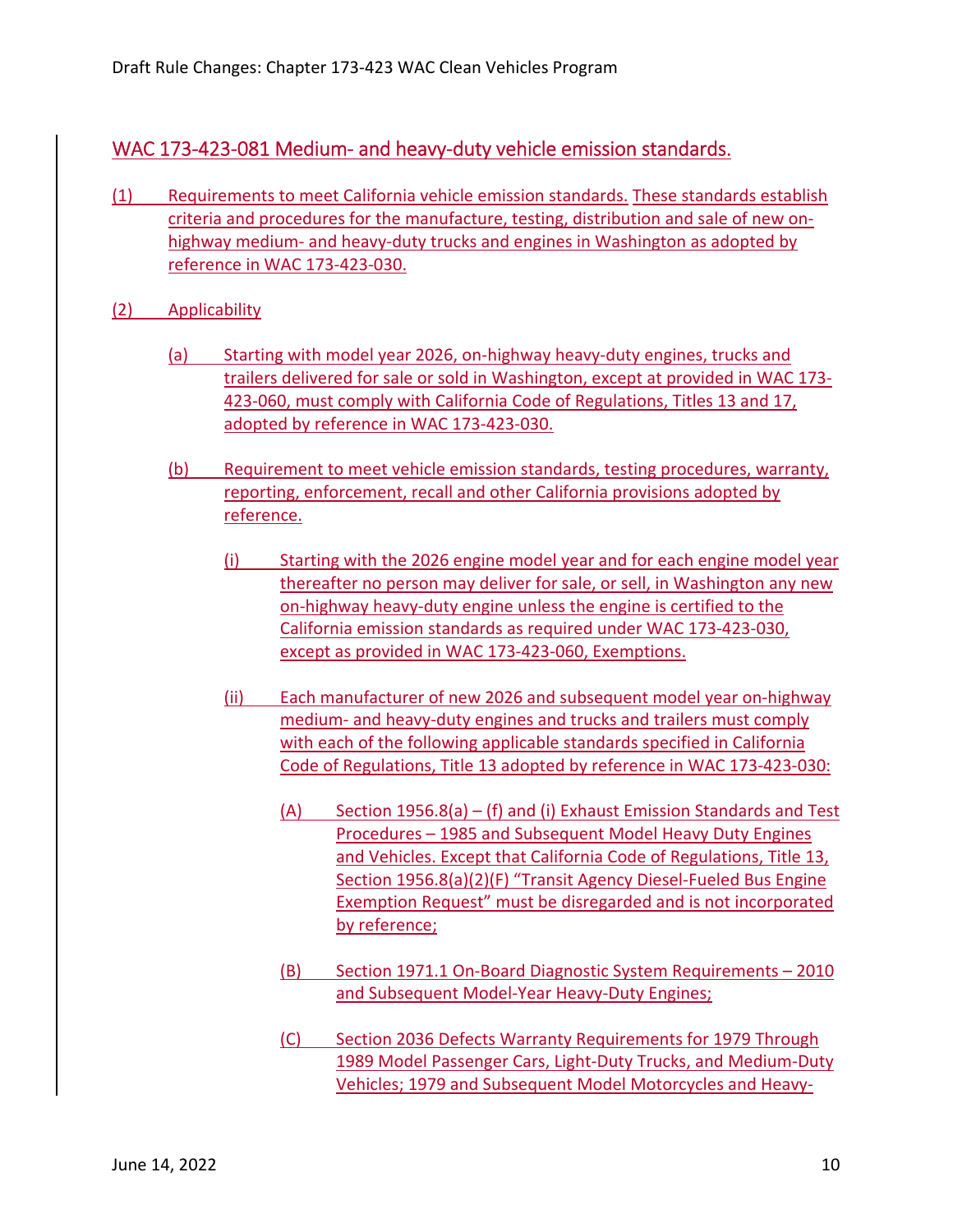Duty Vehicles; and Motor Vehicle Engines Used in Such Vehicles; and 2020 and Subsequent Model Year Trailers;

- (D) Section 2121 Penalties;
- (E) Section 2137 Vehicle, Engine, and Trailer Selection;
- (F) Section 2139 Testing;
- (G) Section 2139.5 CARB Authority to Test for Heavy‐Duty In‐Use Compliance;
- (H) Section 2140 Notification and Use of Test Results;
- (I) Section 2166 General Provisions;
- (J) Section 2166.1 Definitions;
- (K) Section 2167 Required Recall and Corrective Action for Failures of Exhaust AfterTreatment Devices, On‐Board Computers or Systems, Urea Dosers, Hydrocarbon Injectors, Exhaust Gas Recirculation Valves, Exhaust Gas Recirculation Coolers, Turbochargers, Fuel Injectors;
- (L) Section 2168 Required Corrective Action and Recall for Emission‐ Related Component Failures;
- (M) Section 2169 Required Recall or Corrective Action Plan;
- (N) Section 2169.1 Approval and Implementation of Corrective Action Plan;
- (O) Section 2169.2 Notification of Owners;
- (P) Section 2169.3 Repair Label;
- (Q) Section 2169.4: Proof of Correction Certificate;
- (R) Section 2169.5Preliminary Tests;
- (S) Section 2169.6 Communication with Repair Personnel;
- (T) Section 2169.7 Recordkeeping and Reporting Requirements;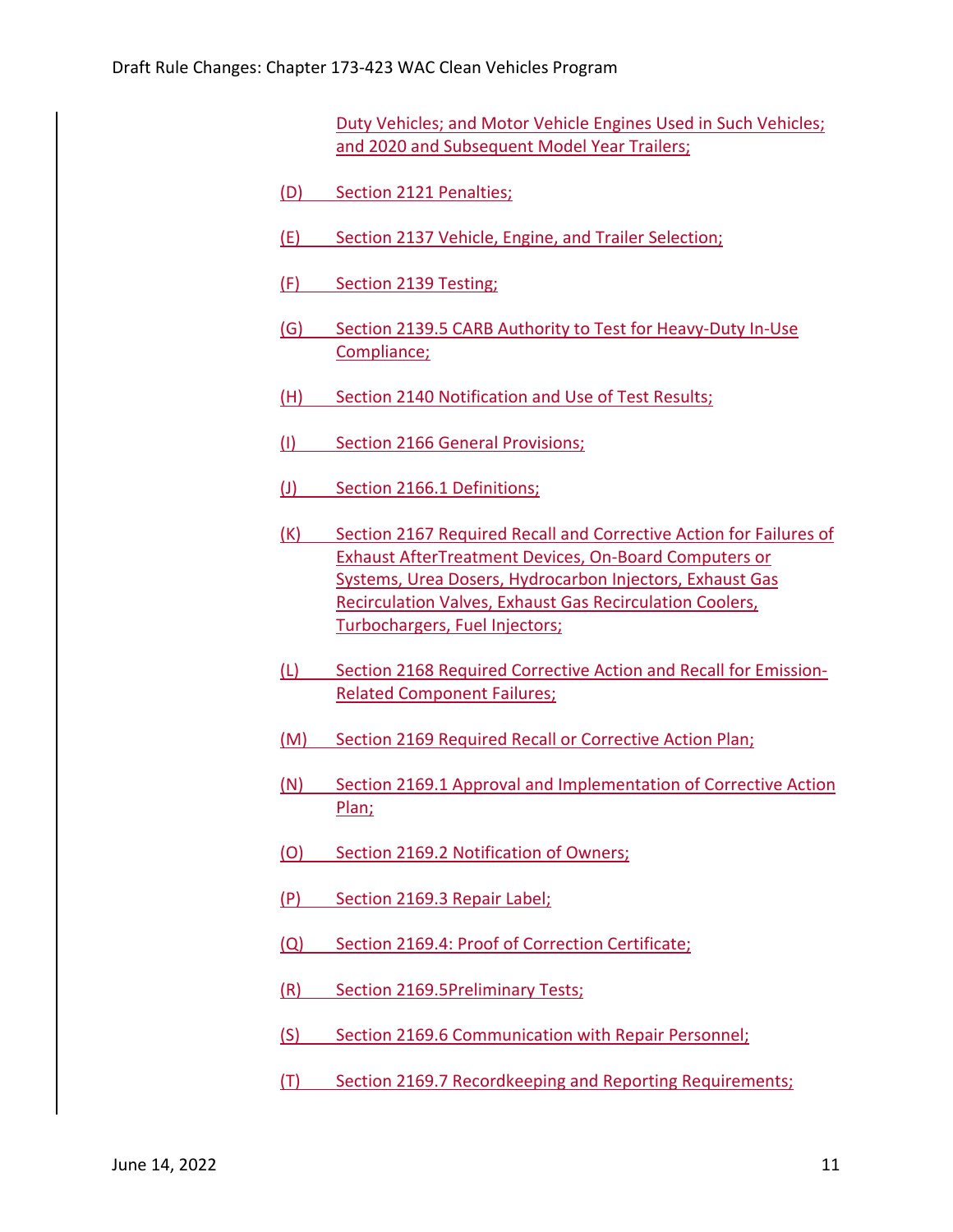- (U) Section 2169.8 Extension of Time;
- (V) Section 2423(n) Exhaust Emission Standards and Test Procedures – Off‐Road Compression‐Ignition Engines; and
- (W) Section 2485 Airborne Toxic Control Measure to Limit Diesel‐ Fueled Commercial Motor Vehicle Idling.
- (iii) Each manufacturer of new 2026 and subsequent model year on‐highway medium- and heavy-duty engines and trucks and trailers must comply with each of the following applicable standards specified in California Code of Regulations, Title 17 adopted by reference in WAC 173‐423‐030:
	- (A) Section 95660 Purpose;
	- (B) Section 95661 Applicability;
	- (C) Section 95662 Definitions; and
	- (D) Section 95663 Greenhouse Gas Exhaust Emission Standards and Test Procedures for New 2014 and Subsequent Model Heavy‐Duty Vehicles.
- (3) Recalls. Any order issued or enforcement action taken by the California Air Resources Board to correct noncompliance with any section of California Code of Regulations, Title 13, that results in the recall of any vehicle as required under California Code of Regulations, Title 13, sections 2109 – 2135, for a vehicle subject to the requirements adopted by reference in WAC 173‐423‐030, will be prima facie evidence concerning vehicles registered in Washington. If the manufacturer can demonstrate to Ecology's satisfaction that the order or action is not applicable to vehicles registered in Washington, Ecology will not pursue a recall of vehicles registered in Washington.
- (4) Inspections and Information Requests.
	- (a) Ecology may inspect new and used motor vehicles and related records for the purposes of determining compliance with the requirements of this section. Ecology inspections will occur during regular business hours on public property or on any premises owned, operated or used by any truck dealer or truck rental agency for the purposes of determining compliance with the requirements of this division.
	- (b) For the purposes of determining compliance with this section, Ecology may require any truck dealer or truck rental agency to submit to Ecology any documentation that Ecology deems necessary to the effective administration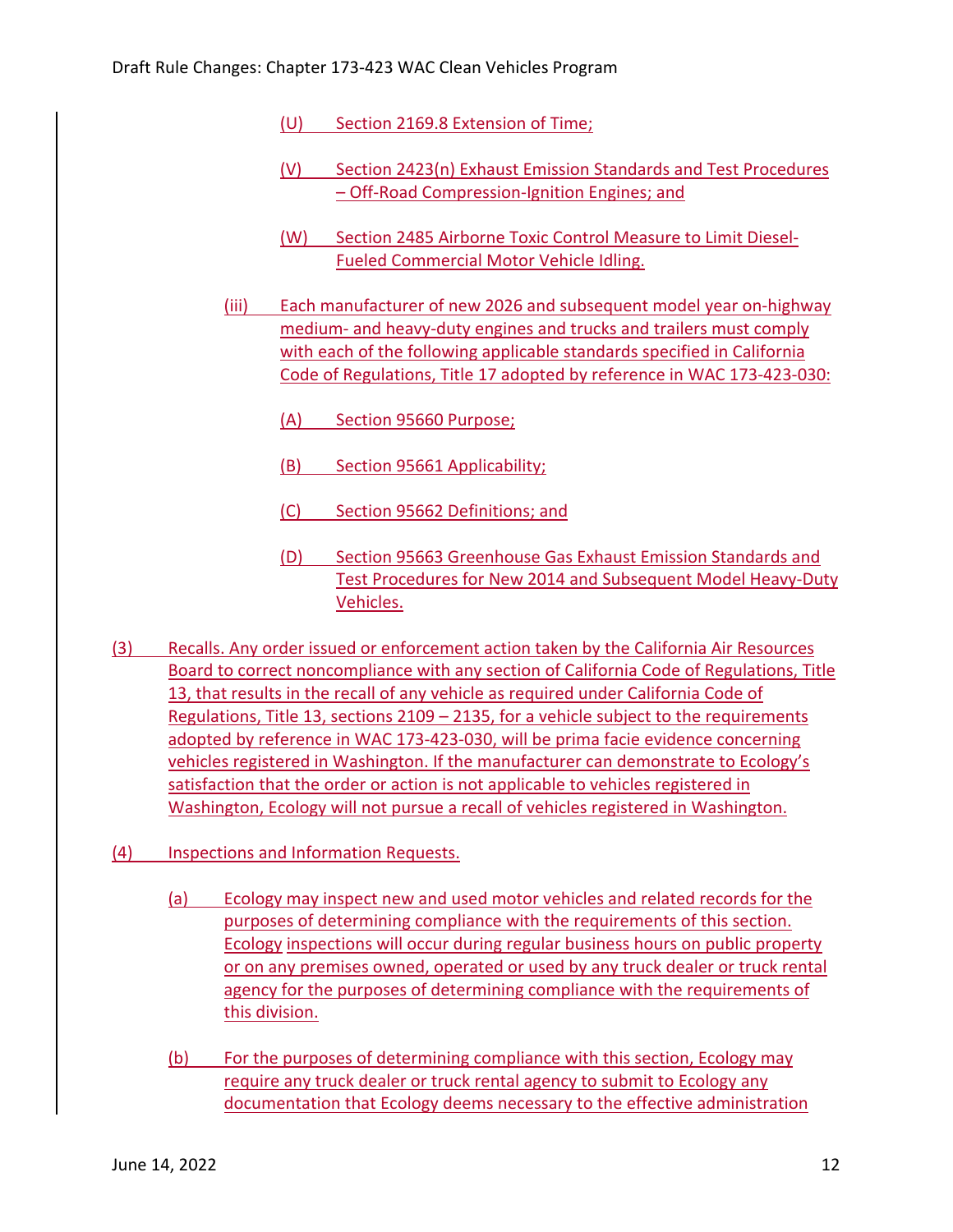and enforcement of this section. This provision does not require creation of new records.

## WAC 173-423-083 Large entity reporting requirement

- (1) Applicability.
	- (a) Except as provided in section (2) of this section, the following persons must submit to Ecology all of the information in subsection (3) of this section. As used in this section, all operations conducted by persons under common ownership or control must be aggregated and considered to be one person to determine fleet reporting applicability.
		- (i) Any person that owns or operates a business with gross annual revenues greater than \$50 million in the United States for the 2022 tax year, including revenues from all subsidiaries, subdivisions, or branches, and that operated a facility in Washington in 2022 that had one or more vehicles over 8,500 pounds GVWR operated in Washington in 2022.
		- (ii) Any person that owns or operates a facility in Washington and that, in the 2021 calendar year, owned or operated 5 or more vehicles with a GVWR greater than 8,500 pounds.
		- (iii) Any person that operated a facility in Washington and that, in the 2022 calendar year, dispatched 5 or more vehicles with a GVWR greater than 8,500 pounds into or throughout Washington.
		- (iv) Any Washington government agency, including state and local government, that operated five or more vehicles over 8,500 pounds GVWR in Washington in 2022.
		- (v) Any federal government agency that operated five or more vehicles over 8,500 pounds GVWR in Washington in 2022.
		- (b) The following vehicles and persons are exempt from the reporting requirements in this section:
			- (i) Vehicles awaiting sale; and
			- (ii) Authorized emergency vehicles.
- (2) General requirements.
	- (a) All persons required to report under this rule must report information to Ecology no later than September 30, 2023.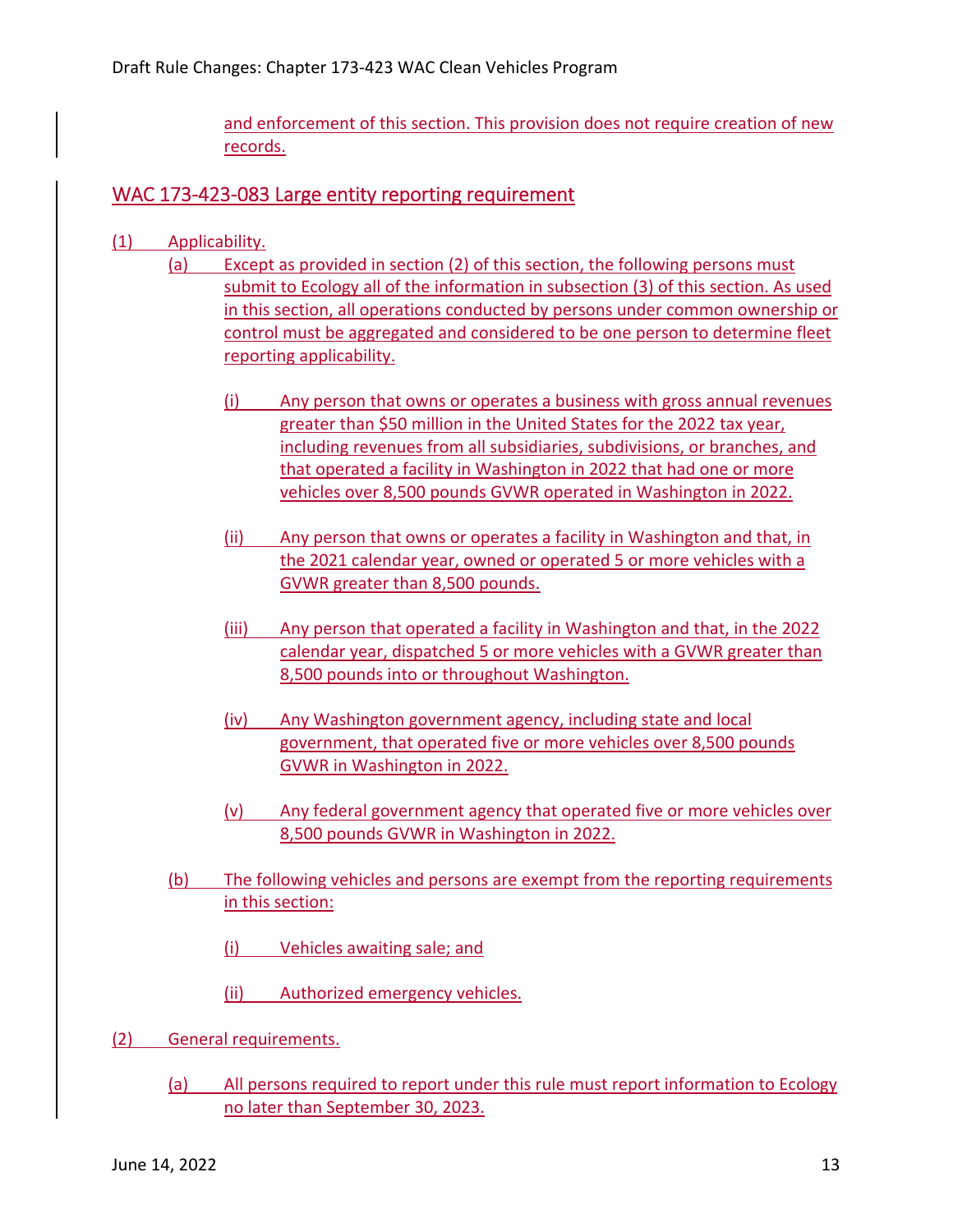- (b) Subsidiaries, parent companies, or joint ventures may independently report information for each vehicle over 8,500 pounds. Alternatively, the corporate parent or joint venture business may report on behalf of its subsidiaries, as long as the information for all vehicles over 8,500 pounds is reported for each subsidiary, corporate parent, and joint venture.
- (c) A person subject to this subsection and that has brokerage or motor carrier authority, or both, must submit a report, even if no vehicles are owned by the person.
- (d) Information pertaining to vehicles that are under common ownership or control may be submitted separately by each fleet owner.
- (e) A person that is a fleet owner may report vehicle data as the fleet was comprised on any date of the person's choosing, so long as that date falls between January 1, 2022, and December 31, 2022.
- (3) Fleet reporting requirement. A person required to report under this section must report the information according to the requirements of each provision of this section. The reporting must include information for each and every operation under common ownership or control.
	- (a) General information.
		- (i) Name (i.e., if a business, the registered business name) and all business names that the person does business as (i.e., all "dba" or "doing business as" names);
		- (ii) Mailing address including street name or P.O. box, city, state, and zip code;
		- (iii) Name of the responsible official;
		- (iv) Responsible official's email address;
		- (v) Responsible official's phone number;
		- (vi) Name of corporate parent or governing body, as applicable;
		- (vii) Federal Taxpayer Identification Number of corporate parent or other persons with which the reporting person has vehicles under common or control;
		- (viii) For a government agency, the jurisdiction (federal, state, or local); Federal Taxpayer Identification Number; Primary six‐digit North American Industry Classification System code;
		- (ix) For a non‐governmental person, the total annual revenue for the person in the United States for 2022;
		- (x) Broker authority under the Federal Motor Carrier Safety Administration;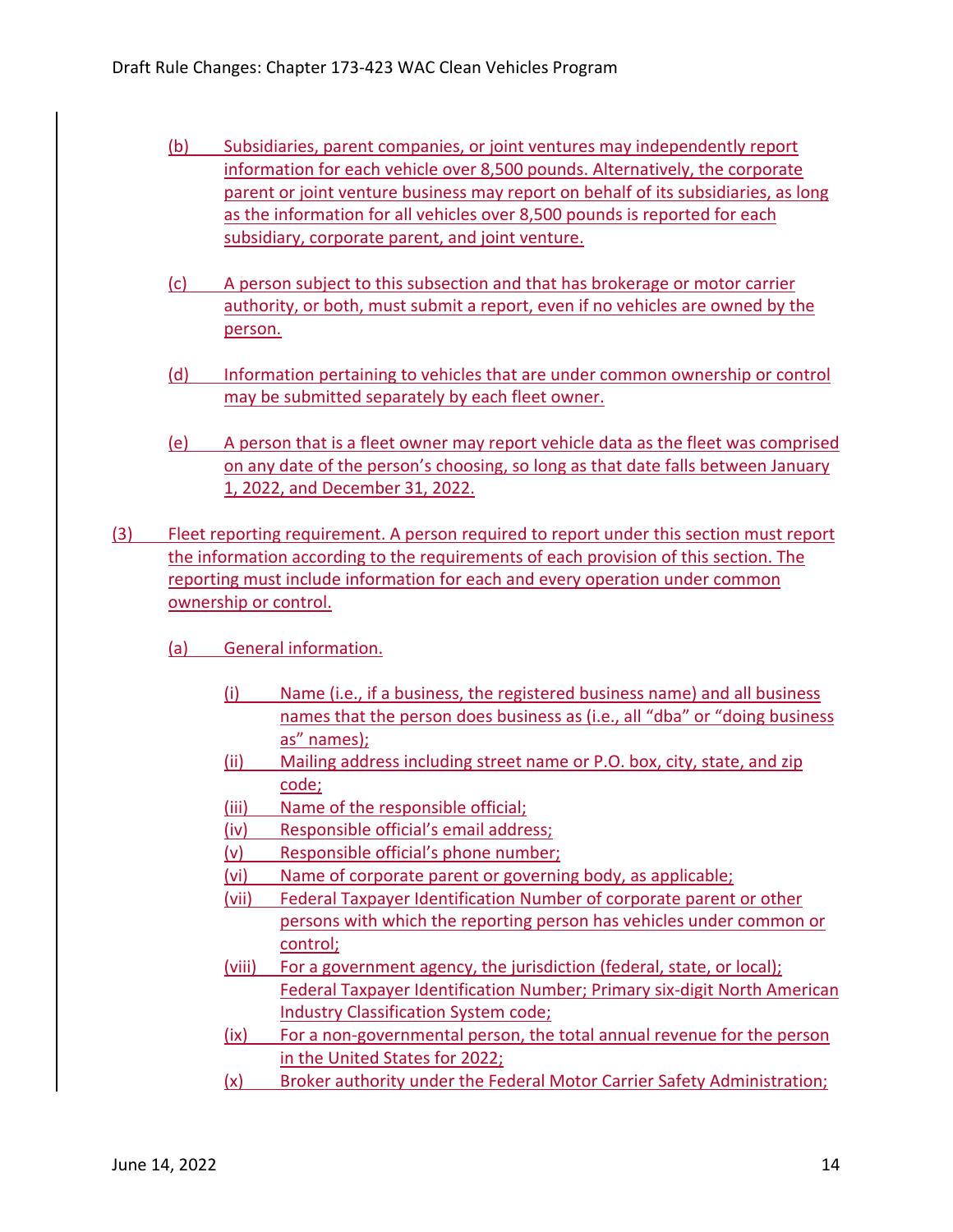- (xi) The operating authority numbers, including motor carrier identification number, United States Department of Transportation number, and **International Registration Plan number;**
- (xii) The number of persons with whom the reporting person had a contract to deliver items or to perform work in Washington using vehicles over 8,500 pounds GVWR in 2022;
- (xiii) The estimated number of subhaulers, vehicles operated by subhaulers, and the number of vehicles operated by subhaulers that operated under the reporting person's motor carrier authority; and
- (xiv) The number of vehicles with a GVWR over 8,500 pounds the reporting person owned and operated in Washington in 2022 that do not have a vehicle home base in Washington.
- (b) Vehicle home base. A person required to report under this section must report general information about the vehicle home base. Vehicles that accrue a majority of their annual miles in Washington but are not assigned to a particular location in Washington must be reported as part of the person's headquarters or the location where the vehicles' operation is managed. The person must report for each vehicle home base:
	- (i) Facility address including street name, city, state, and zip code;
	- (ii) Facility type category, using one of the following categories:
		- (A) Administrative/office building;
		- (B) Distribution center/warehouse;
		- (C) Hotel/motel/resort;
		- (D) Manufacturer/factory/plant;
		- (E) Medical/hospital/care;
		- (F) Multi‐building campus/base;
		- (G) Restaurant;
		- (H) Service center;
		- (I) Store;
		- (J) Truck/equipment yard; and
		- (K) Any other facility type;
	- (iii) Name of responsible official;
	- (iv) Responsible official's email address;
	- (v) Whether the facility is owned or leased by the person;
	- (vi) What type of fueling infrastructure is installed at the facility;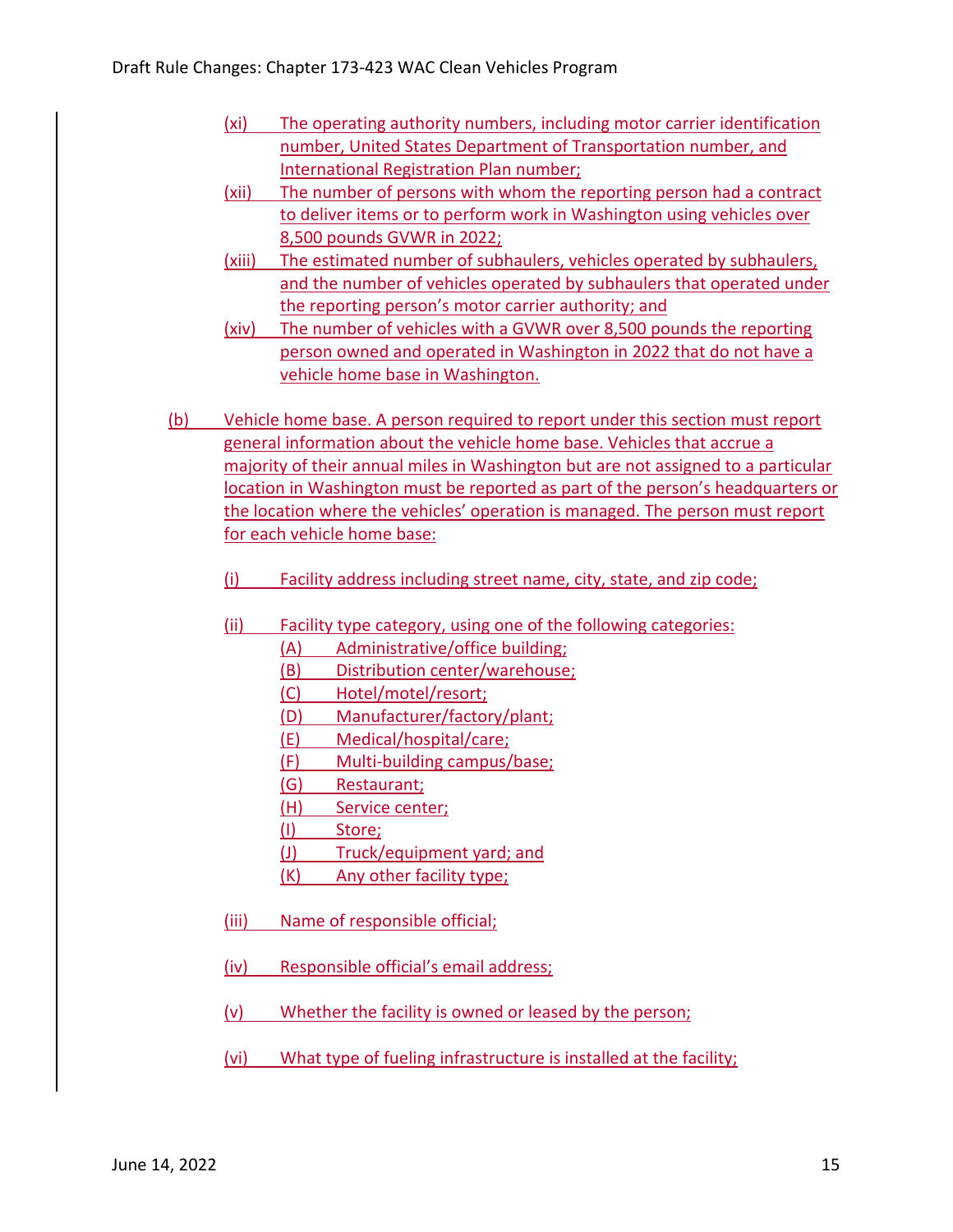- (vii) Whether the refueling infrastructure at the facility was initially installed on or after January 1, 2010; and
- (viii) The types of trailers the reporting person pulls, if it has tractors assigned or domiciled at this facility.
- (c) For each vehicle home base, a person may report the information grouped by vehicle body type, and weight class bins and fuel type. A person may complete responses for each individual vehicle and include the vehicle's body type, weight class bin, and fuel type. If applicable, a person must separately report vehicles dispatched under their brokerage authority. When responding, each vehicle must only be counted once for each response. A person must report:
	- (i) Number of vehicles in each vehicle group;
	- (ii) The percent of the vehicles in each vehicle group with operating characteristics including, but not limited to: daily mileage, usage patterns, refueling, trailer towing, and other such characteristics as specified by Ecology;
	- (iii) The average annual mileage for a typical vehicle in this vehicle group;
	- (iv) The average length of time a typical vehicle in this vehicle group is retained by the reporting entity after acquisition;
	- (v) Whether the reporting person is the fleet owner for this group of vehicles, or if they are dispatched under the reporting person's brokerage authority; and
	- (vi) The start and end date of the analysis period selected by the reporting person as required under (e) of this subsection.
- (d) A person must choose a period of time, for example annual or quarterly data averaged for work days during the period selected to determine responses. For example, if an entity selects annual data to determine vehicle daily mileage, the person must average the annual mileage accrued based on the number of workdays that year.
	- (i) A shorter analysis period may be used if the reporting person deems it more representative of periods of high vehicle utilization when answering questions about typical daily operation. For example, if a reporting person with seasonal workload fluctuations determines that a week or month during the busy season is representative, average the data records for that week or month when determining a response.
	- (ii) If an alternative analysis period is used, the reporting person must be prepared to describe their reasoning at the request of Ecology.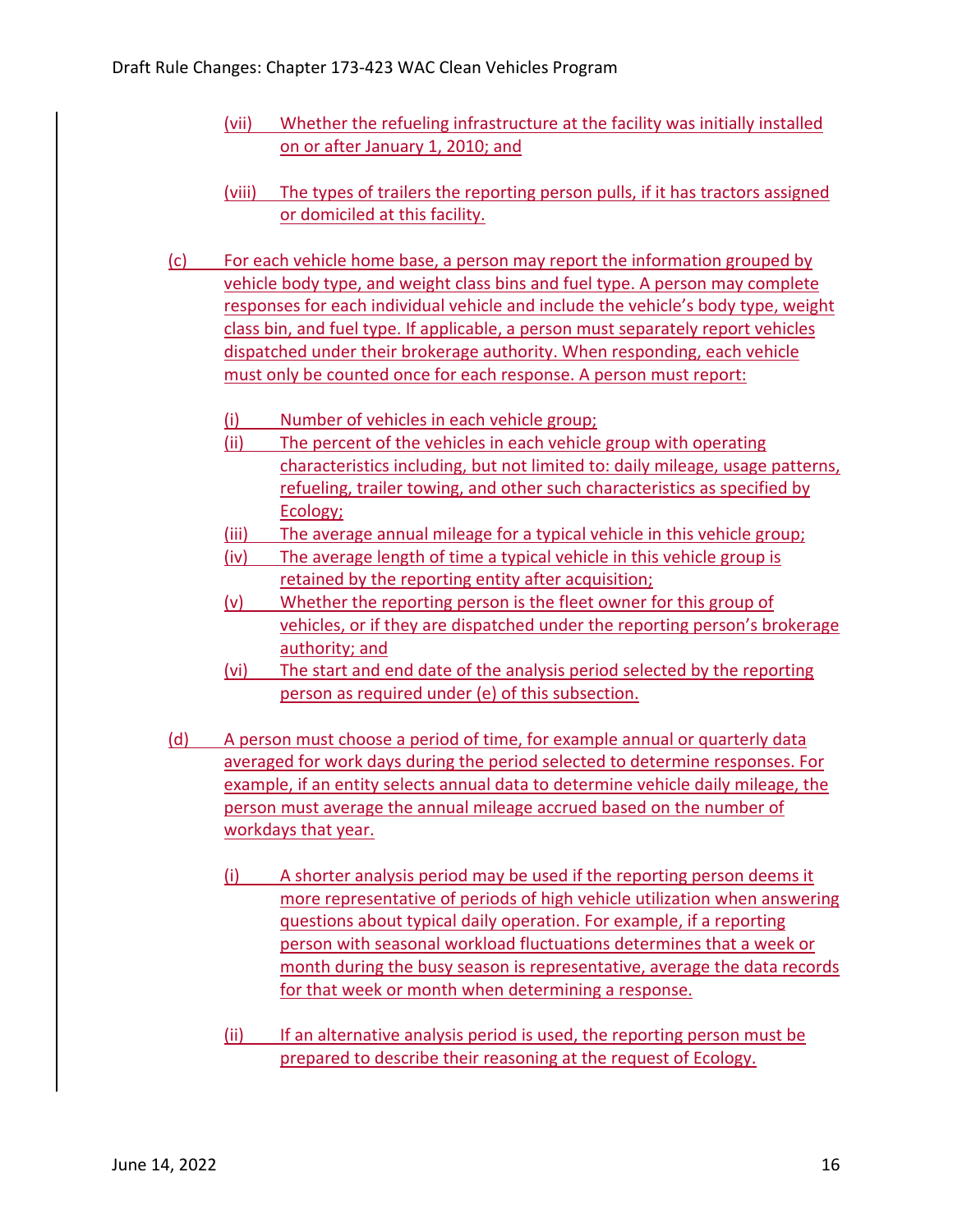- (e) For information reported for a vehicle group at one location, a reporting person may repeat that information for the same vehicle group at another vehicle home base if the reporting person determines that the operation at the second location is substantially similar to that at the first location.
- (f) A broker must provide information about vehicle usage that is dispatched under contract, such as if a broker hires a truck to move a load, only the miles driven under that contract are required for the response. If known, the broker may voluntarily report information about the miles driven outside the contract.
- (4) Fleet reporting recordkeeping.
	- (a) A person required to report must maintain all of the following records related to the reporting for five years after the reporting deadline:
		- (i) For owned on‐road vehicles, mileage records and dates from records, such as maintenance logs, vehicle logs, or odometer readings, or other records with the information that the reporting person used to prepare the information the person submitted;
		- (ii) For on-road vehicles not owned, but dispatched by the person, dispatch records and dates, contracts, or other records with the information that the reporting person used to prepare the information the person submitted;
		- (iii) Vehicle registration for each owned vehicle operated in Washington; and
		- (iv) Contracts with persons, or contracts with subhaulers, or other records with the information that the reporting person used to prepare the information the person submitted.
	- (b) A person subject to this section must respond to requests for clarification of reported information within 14 days of receiving the request from Ecology.

#### WAC 173-423-130 Surveillance. Inspections and information requests

- (1) Ecology may inspect new and used motor vehicles and related records for the purposes of determining compliance with the requirements of this chapter. Ecology inspections must occur during regular business hours and on any premises owned, operated or used by any dealer or rental car agency.
- (2) For the purposes of determining compliance with this chapter, ecology may require a vehicle dealer or rental car agency to submit documentation ecology deems necessary to the effective administration and enforcement of this chapter. This provision does not require creation of new records.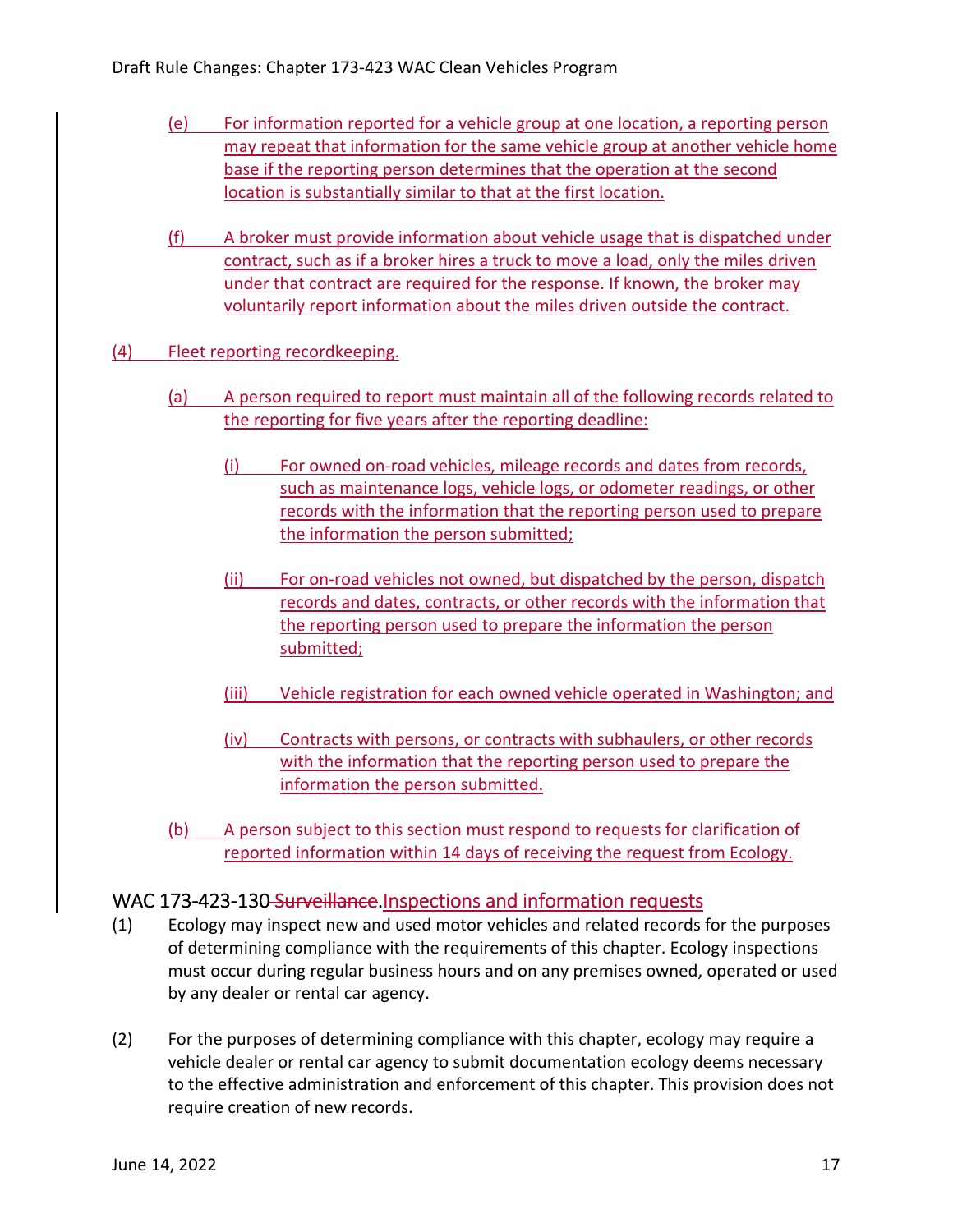# Chapter 173‐400 WAC General Requirements for Air Pollution Sources

#### WAC 173‐400‐025 Adoption by reference.

- (1) Adoption by reference date: December 23, 2020 August 24, 2022.
- (2) Federal rules mentioned in this rule are adopted as they exist on the date in subsection (1) of this section. Adoption by reference means the federal rule applies as if it was copied into this rule.

# WAC 173‐400‐050 Emission standards for combustion and incineration units.

- (4) Commercial and industrial solid waste incineration units constructed on or before November 30, 1999. A commercial and industrial solid waste incineration unit that commenced construction on or before November 30, 1999 that meets the applicability requirements in 40 C.F.R. 62.14510 must comply with the requirements in 40 C.F.R. Part 62, Subpart GGG (in effect on the date in WAC 173‐400‐025).
- Note: Subsection (2) of this section (a state‐only provision) does not apply to a unit subject to this subsection because this subsection is <del>based on a</del> federal requirement<del>s</del>.
- (5) Small municipal waste combustion units constructed on or before August 30, 1999. A small municipal waste combustion unit constructed on or before August 30, 1999 that meets the applicability requirements in 40 C.F.R. 62.14510 must comply with the requirements in 40 C.F.R. Part 62, Subpart JJJ (in effect on the date in WAC 173‐400‐ 025).

## WAC 173‐400‐070 Emission standards for certain source categories.

- (6) **Municipal solid waste landfills constructed, reconstructed, or modified before May 30, 1991.** A municipal solid waste landfill that commenced construction prior to May 30, 1991 and has not been modified or reconstructed since May 30, 1991 must comply with the requirements in 40 C.F.R. Part 62 Subpart GGG (in effect on the date in WAC 173‐ 400‐025).
- (7) **Municipal solid waste landfills that commenced construction on or before July 17, 2014, and have not been modified or reconstructed since July 17, 2014**. A municipal solid waste landfill that commenced construction on or before July 17, 2014, and has not been modified or reconstructed since July 17, 2014 must comply with the requirements in 40 C.F.R. Part 62, Subpart OOO (in effect on the date in WAC 173‐400‐ 025).

#### WAC 173‐400‐115 Standards of performance for new sources.

 NSPS. Standards of performance for new sources are called New Source Performance Standards, or NSPS.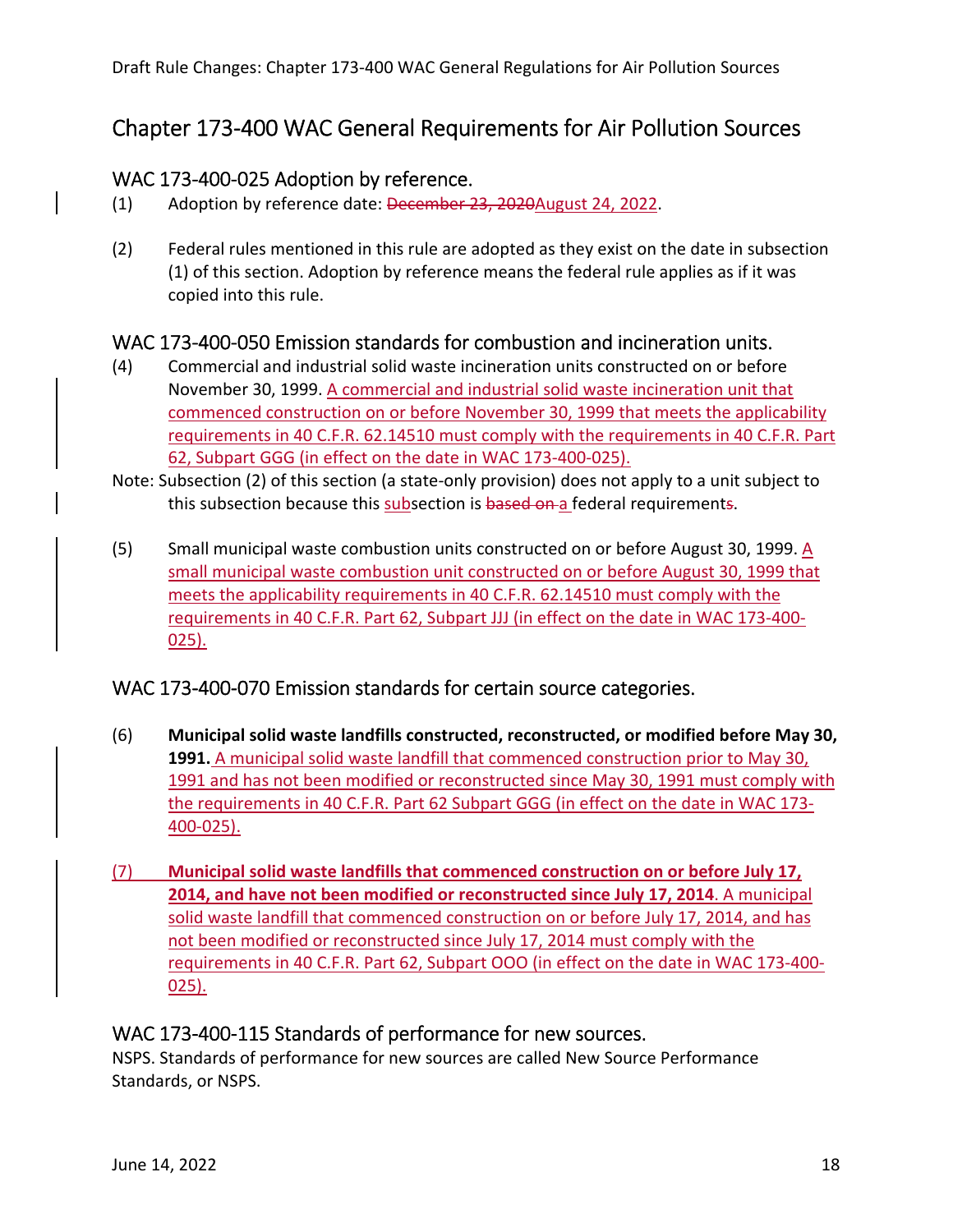Draft Rule Changes: Chapter 173‐400 WAC General Regulations for Air Pollution Sources

- (1) Adoption of federal rules.
	- (a) 40 C.F.R. Part 60 and Appendices (in effect on the date in WAC 173‐400‐025) are adopted. Exceptions are listed in (b) of this subsection.
	- (b) Exceptions to adopting 40 C.F.R. Part 60.
		- (i) The term "administrator" in 40 C.F.R. Part 60 includes the permitting authority.
		- (ii) The following sections and subparts of 40 C.F.R. Part 60 are not adopted:
			- (A) 40 C.F.R. 60.5 (determination of construction or modification);
			- (B) 40 C.F.R. 60.6 (review of plans);
			- (C) 40 C.F.R. Part 60, subpart B (Adoption and Submittal of State Plans for Designated Facilities), and subparts C, Cb, Cc, Cd, Ce, Cf, BBBB, DDDD, FFFF, MMMM, <u>and </u>UUUU<u>a</u> (emission guidelines); and
			- (D) 40 C.F.R. Part 60, Appendix G, Provisions for an Alternative Method of Demonstrating Compliance With 40 C.F.R. 60.43 for the Newton Power Station of Central Illinois Public Service Company.

 Note: Refer to WAC 173‐400‐050 and 173‐400‐070 for adoption of federal rules that implement emission guidelines.

 (2) Where EPA has delegated to the permitting authority, the authority to receive reports under 40 C.F.R. Part 60, from the affected facility in lieu of providing such report to EPA, the affected facility is required to provide such reports only to the permitting authority unless otherwise requested in writing by the permitting authority or EPA.

 Note: Under RCW 80.50.020(14), larger energy facilities subject to subparts D, Da, GG, J, K, Kb, Y, KKK, LLL, and QQQ are regulated by the energy facility site evaluation council (EFSEC).

#### WAC 173‐400‐720 Prevention of significant deterioration (PSD).

- (1) No major stationary source or major modification to which the requirements of this section apply is authorized to begin actual construction without having received a PSD permit.
- (2) Early planning encouraged….
- (3) Enforcement….
- (4) Applicable requirements.
	- (a) A PSD permit must assure compliance with the following requirements:
	- (b) Exceptions to adopting 40 C.F.R. 52.21 by reference.
		- (i) Every use of the word "administrator" in 40 C.F.R. 52.21 means Ecology except for the following:
			- (A) In 40 C.F.R. 52.21 (b)(17) …
			- (B) In 40 C.F.R. 52.21 (l)(2) …
			- (C) In 40 C.F.R. 52.21 (b)(43) …
			- (D) In 40 C.F.R. 52.21 (b)(48)(ii)(c) …
			- (E) In 40 C.F.R. 52.21 (b)(50)(i) …